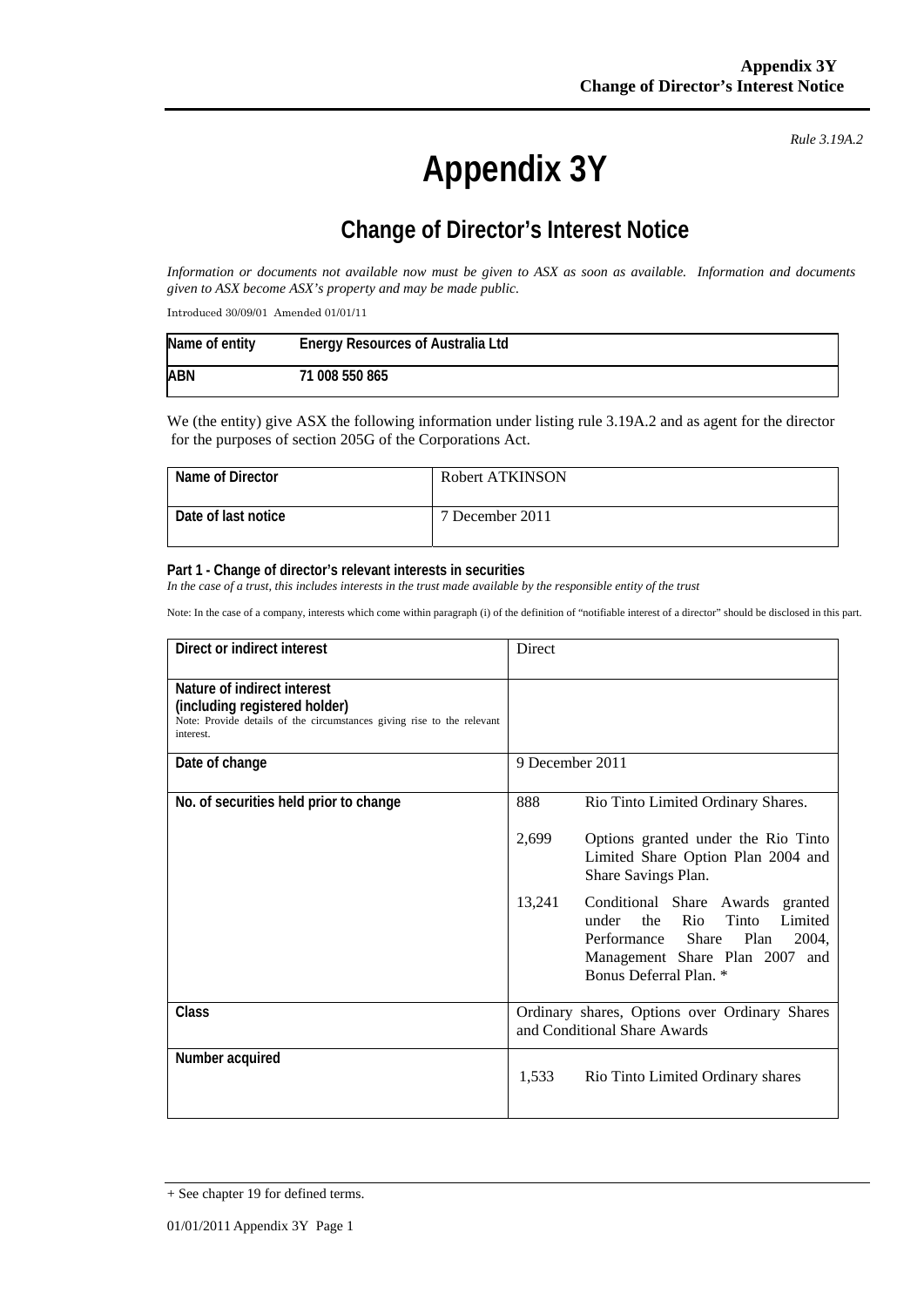| Number disposed                                                                                                                                                         | 1,533<br>Conditional Share Awards vested.                                                                                                                                                                                                    |
|-------------------------------------------------------------------------------------------------------------------------------------------------------------------------|----------------------------------------------------------------------------------------------------------------------------------------------------------------------------------------------------------------------------------------------|
|                                                                                                                                                                         | 1,533<br>Rio Tinto Limited Ordinary shares                                                                                                                                                                                                   |
| <b>Value/Consideration</b><br>Note: If consideration is non-cash, provide details and estimated<br>valuation                                                            | See "Nature of Change" below.                                                                                                                                                                                                                |
| No. of securities held after change                                                                                                                                     | 888<br>Rio Tinto Limited Ordinary Shares.                                                                                                                                                                                                    |
|                                                                                                                                                                         | 2,699<br>Options granted under the Rio Tinto<br>Limited Share Option Plan 2004 and<br>Share Savings Plan.                                                                                                                                    |
|                                                                                                                                                                         | 11,708<br>Conditional Share Awards<br>granted<br>the Rio<br>Tinto<br>Limited<br>under<br>Performance Share<br>Plan<br>2004,<br>Management Share Plan 2007<br>and<br><b>Bonus Deferral Plan.</b> *                                            |
| Nature of change<br>Example: on-market trade, off-market trade, exercise of options, issue of<br>securities under dividend reinvestment plan, participation in buy-back | 1,533<br>Conditional Share Awards granted<br>under the Rio Tinto Limited Bonus<br>Deferral Plan vested at no cost and the<br>resultant Rio Tinto Limited Ordinary<br>shares were sold on 9 December 2011<br>at an average price of A\$64.25. |

\* In addition, in accordance with the rules of the Bonus Deferral Plan and Management Share Plan upon vesting Mr Atkinson may receive additional Rio Tinto Limited ordinary shares in lieu of dividends that would have been paid to him in the period from grant on the base number of shares the subject of the Conditional Share Award that vest.

### **Part 2 – Change of director's interests in contracts**

Note: In the case of a company, interests which come within paragraph (ii) of the definition of "notifiable interest of a director" should be disclosed in this part.

| Detail of contract                                                                                                                                                          | N/A |
|-----------------------------------------------------------------------------------------------------------------------------------------------------------------------------|-----|
| Nature of interest                                                                                                                                                          | N/A |
| Name of registered holder<br>(if issued securities)                                                                                                                         | N/A |
| Date of change                                                                                                                                                              | N/A |
| No. and class of securities to which interest<br>related prior to change<br>Note: Details are only required for a contract in relation to which the<br>interest has changed | N/A |
| Interest acquired                                                                                                                                                           | N/A |

<sup>+</sup> See chapter 19 for defined terms.